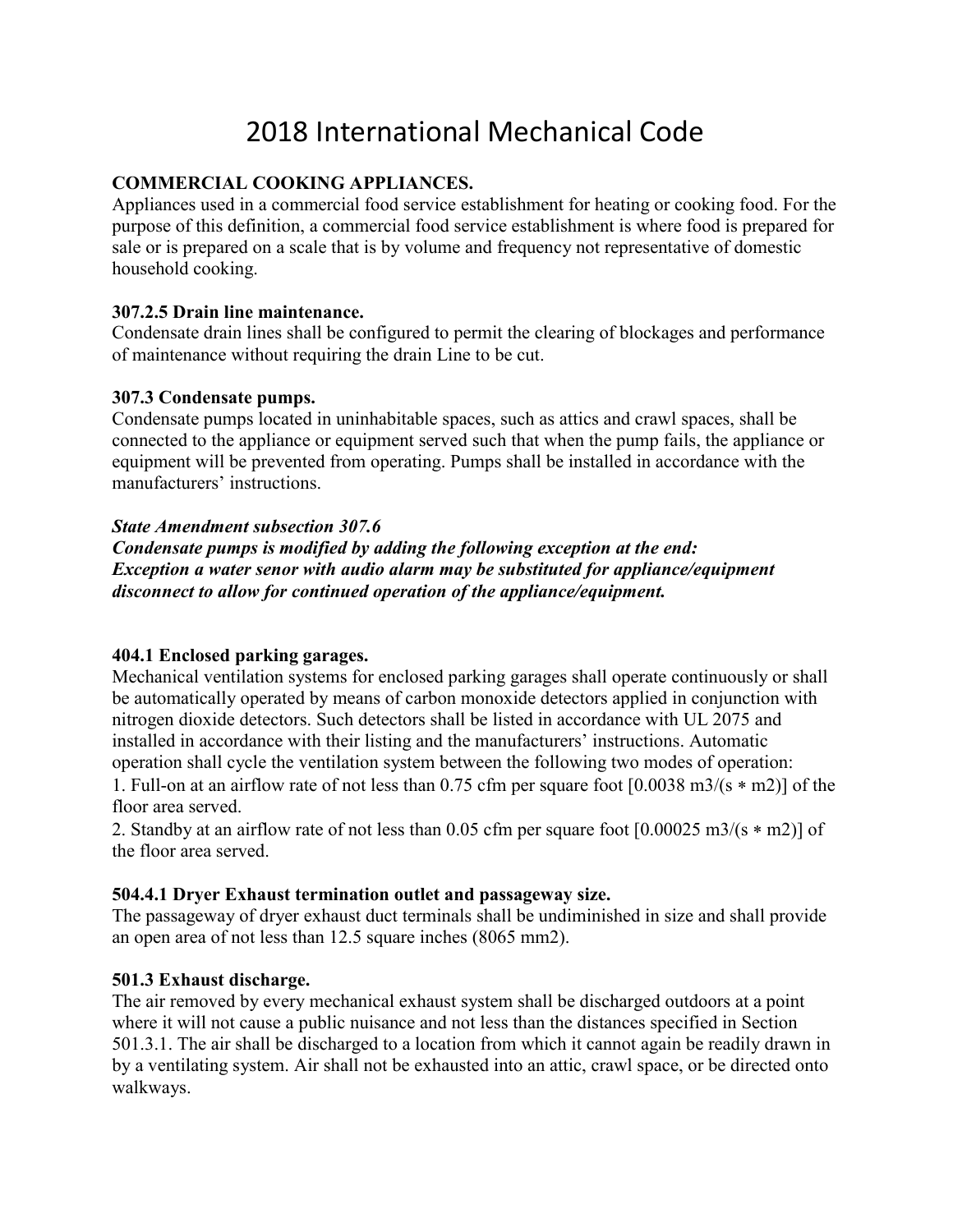#### **502.20 Manicure and pedicure stations.**

Manicure and pedicure stations shall be provided with an exhaust system in accordance with Table 403.3.1.1, Note h. Manicure tables and pedicure stations not provided with factoryinstalled exhaust inlets shall be provided with exhaust inlets located not more than 12 inches (305 mm) horizontally and vertically from the point of chemical application.

### **504.8.2 Dryer Duct installation.**

Exhaust ducts shall be supported at 4-foot (1219 mm) intervals and secured in place. The insert end of the duct shall extend into the adjoining duct or fitting in the direction of airflow. Ducts shall not be joined with screws or similar fasteners that protrude more than 1/8 inch (3.2 mm) into the inside of the duct. Where dryer exhaust ducts are enclosed in wall or ceiling cavities, such cavities shall allow the installation of the duct without deformation.